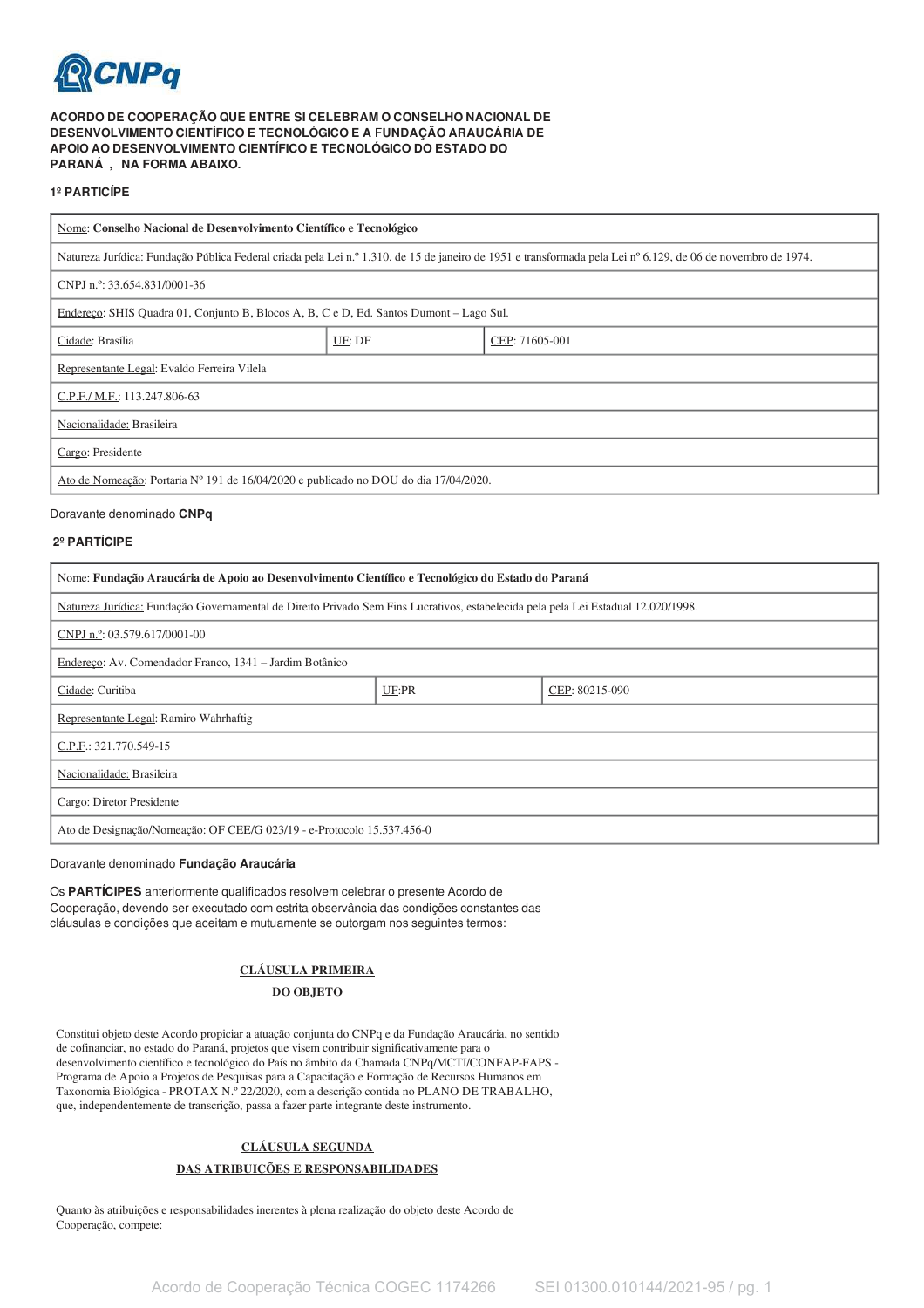#### Ao CNPq:

- 1. contratar, por mejo de instrumentos próprios, o(s) projeto(s) aprovado(s) no âmbito da Chamada CNPq/MCTI/CONFAP-FAPS - Programa de Apoio a Projetos de Pesquisas para a Capacitação e Formação de Recursos Humanos em Taxonomia Biológica - PROTAX N.º 22/2020, relacionados no PLANO DE TRABALHO, dentro do limite orçamentário da Agência;
- 2. implementar os auxílios financeiros do(s) projeto(s) contratado(s) pelo CNPq, conforme normas e diretrizes próprias:
- 3. acompanhar e avaliar a execução do(s) projeto(s) contratado(s) no âmbito do Programa de Apoio a Projetos de Pesquisas para a Capacitação e Formação de Recursos Humanos em Taxonomia Biológica - PROTAX;
- 4. informar os Partícipes o resultado da avaliação dos projetos contratados no âmbito deste Acordo;
- avaliar a prestação de contas final do(s) projeto(s) contratado(s) pelo CNPq;  $5 -$
- 6. informar aos partícipes eventuais alterações na execução dos projetos contratados no âmbito deste Acordo:
- $\overline{7}$ . garantir o cumprimento dos compromissos correspondentes à sua participação prevista neste Acordo.

#### À Fundação Araucária:

- 1. contratar, por meio de instrumentos próprios, o(s) projeto(s) aprovado(s) no âmbito da Chamada CNPq/MCTI/CONFAP-FAPS - Programa de Apoio a Projetos de Pesquisas para a Capacitação e Formação de Recursos Humanos em Taxonomia Biológica - PROTAX N.º 22/2020, relacionado(s) no PLANO DE TRABALHO, dentro do limite orçamentário da Fundação;
- 2. implementar os auxílios financeiros do(s) projeto(s) contratados pela FAP, conforme normas e diretrizes próprias:
- 3. participar de eventuais ações de acompanhamento e avaliação dos projetos destacados no Plano de Trabalho, contratados no âmbito do PROTAX;
- $4.$ avaliar a prestação de contas final do(s) projeto(s) contratado(s) pela FAP;
- 5. informar aos partícipes eventuais alterações na execução dos projetos contratados;
- $6^{\circ}$ garantir o cumprimento dos compromissos correspondentes à sua participação prevista neste Acordo.

### **CLÁUSULA TERCEIRA DA EXECUÇÃO**

Importa o presente Acordo o valor global de R\$ 626.574,00 (seiscentos e vinte e seis mil quinhentos e setenta e quatro reais).

SUBCLÁUSULA PRIMEIRA: O CNPq disponibilizará recursos orgamentários/financeiros no valor de R\$ 468,624,00 (quatrocentos e sessenta e oito mil seiscentos e vinte e quatro reais), em Bolsas, conforme discriminação orçamentária detalhada no PLANO DE TRABALHO.

SUBCLÁUSULA SEGUNDA: A Fundação Araucária disponibilizará recursos orçamentários/financeiros no valor de R\$ 157.950,00 (cento e cinquenta e sete mil novecentos e cinquenta reais) na rubrica de Custeio, conforme discriminação orçamentária detalhada no PLANO DE TRABALHO.

SUBCLÁUSULA TERCEIRA: Para a consecução do objeto do presente instrumento, não haverá transferência de recursos entre os PARTÍCIPES.

#### **CLÁUSULA QUARTA**

# **DO PESSOAL**

O pessoal envolvido na execução deste Acordo guardará seu vínculo e subordinação com a instituição a cujo quadro pertencer, não tendo e nem vindo a assumir vínculo de qualquer natureza com o outro PARTÍCIPE e deste não podendo demandar quaisquer pagamentos ou remuneração, sendo estes de inteira responsabilidade da instituição que os tiverem contratado ou empregado na execução dos trabalhos.

#### **CLÁUSULA QUINTA DOS BENS E MATERIAIS PERMANENTES**

Os equipamentos e materiais permanentes a serem adquiridos, produzidos, transformados ou constituídos com os recursos concedidos pelos PARTÍCIPES são de propriedade dos PARTÍCIPES e poderão ser doados, analisada a oportunidade e conveniência socioeconômica, mediante procedimento(s) próprio(s), observando-se as normas de cada PARTÍCIPE e as demais disposições legais vigentes.

# CLÁUSULA SEXTA

# DA PROPRIEDADE INTELECTUAL E DA CRIAÇÃO PROTEGIDA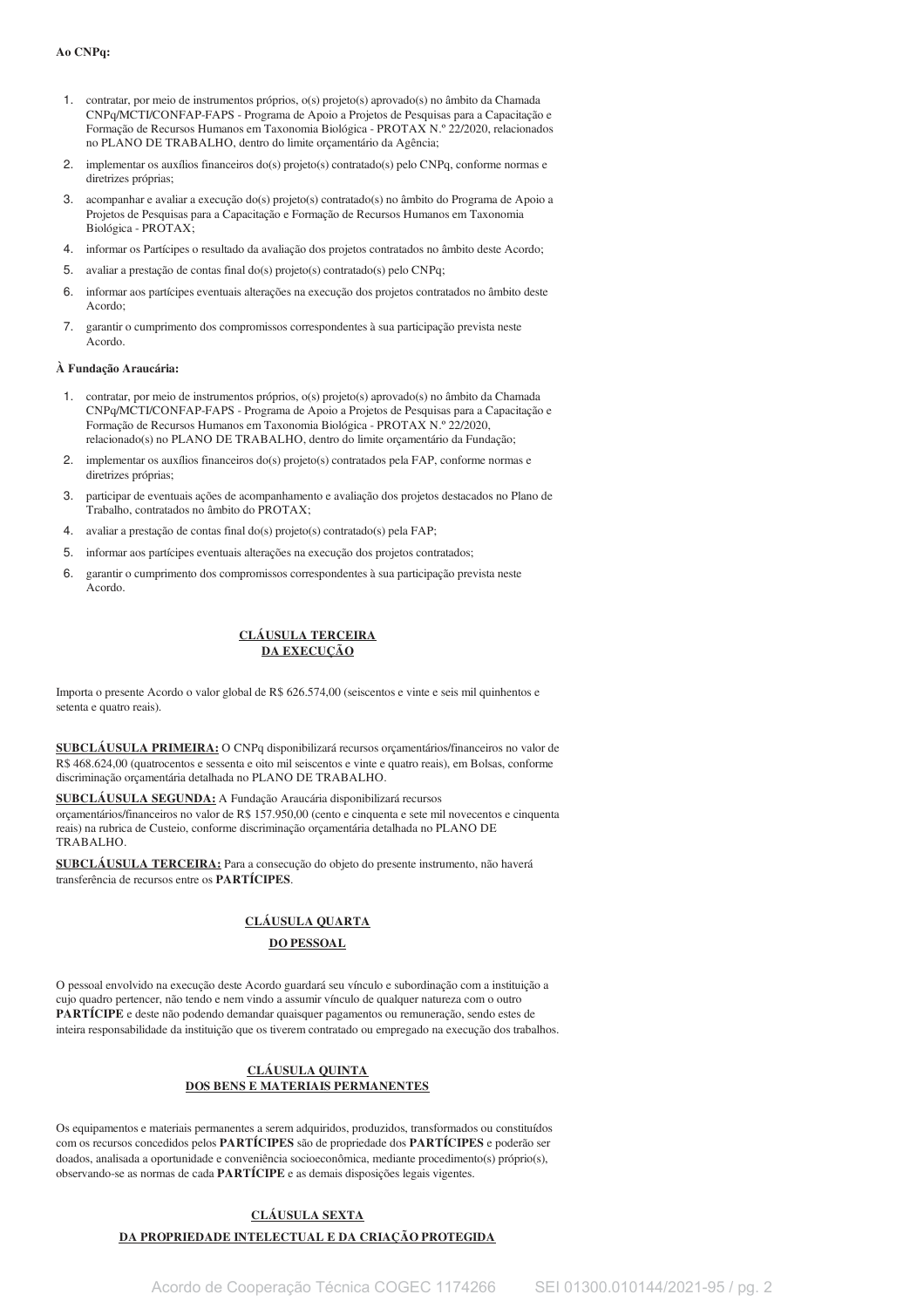As Partes acordam que quaisquer direitos de propriedade intelectual, resultantes do processo de implementação deste Acordo, serão regidos pelas legislações nacionais aplicáveis em cada país, bem como pelas convenções internacionais de propriedade intelectual das quais ambos os países sejam signatários e pelas cláusulas e condições aqui estabelecidas.

**SUBCLÁUSULA PRIMEIRA:** Os direitos de propriedade intelectual sobre qualquer criação, que possam resultar das atividades relacionadas à cooperação prevista no âmbito deste Acordo, pertencerão às instituições que a desenvolverem e serão disciplinados em contrato específico entre elas firmado, com a ciência das Partes signatárias do presente Acordo.

SUBCLÁUSULA SEGUNDA: A participação nos resultados da exploração comercial dos direitos da propriedade intelectual, inclusive na hipótese de transferência do direito de exploração a terceiros, será definida em contrato a ser celebrado entre as instituições proprietárias desses direitos e, quando for apropriado, com a participação das Partes signatárias do presente Acordo.

# **CLÁUSULA SÉTIMA**

## DAS PUBLICAÇÕES INTELECTUAIS

As publicações, materiais de divulgação e resultados materiais, relacionados com os recursos do presente Acordo, deverão trazer a logomarca e fazer menção expressa ao apoio recebido do CNPq e da Fundação Araucária

# **CLÁUSULA OITAVA** DA VIGÊNCIA E DA PRORROGAÇÃO

O presente Acordo vigerá pelo prazo de 60 meses, a contar da data de sua assinatura, em conformidade com o prazo previsto para a execução do objeto, podendo ser prorrogado, por meio de termo aditivo, mediante proposta a ser apresentada com antecedência mínima de 30 (trinta) dias corridos, anteriores ao término de sua vigência, fundamentada em razões concretas que justifiquem a prorrogação.

# **CLÁUSULA NONA**

# DAS ALTERAÇÕES

As condições estabelecidas no presente instrumento poderão ser alteradas, mediante a firmatura de termos aditivos, com as devidas justificativas, mediante proposta a ser apresentada no prazo mínimo de 30 (trinta) dias corridos antes da data que se pretenda implementar as alterações, dentro da vigência do instrumento.

SUBCLÁUSULA PRIMEIRA: Fica vedado o aditamento do presente Acordo com o intuito de alterar o seu objeto, sob pena de nulidade do ato e responsabilidade do agente que o praticou.

#### **CLÁUSULA DÉCIMA** DA EXECUÇÃO DO ACOMPANHAMENTO E DA PRESTAÇÃO DE CONTAS

Os PARTÍCIPES exercerão a fiscalização técnico-financeira das atividades do presente Acordo, dentro do prazo de sua vigência.

SUBCLÁUSULA PRIMEIRA: Ao término do prazo de vigência, deverão os PARTÍCIPES apresentar relatório de cumprimento de objeto, consolidando dados e valores das ações desenvolvidas.

# CLÁUSULA DÉCIMA PRIMEIRA DA DENÚNCIA

Este Acordo poderá, a qualquer tempo, ser denunciado pelos PARTÍCIPES, devendo o interessado externar formalmente a sua intenção nesse sentido, com a antecedência mínima de 60 (sessenta) dias da data em que se pretenda que sejam encerradas as atividades, respeitadas as obrigações assumidas com terceiros e saldados os compromissos financeiros entre os PARTÍCIPES, creditando, igualmente, os benefícios adquiridos no período.

# CLÁUSULA DÉCIMA SEGUNDA **DA RESCISÃO**

A rescisão decorrerá do descumprimento de quaisquer das cláusulas ou condições estabelecidas neste Acordo, devendo o PARTÍCIPE que se julgar prejudicado notificar o outro PARTÍCIPE para que apresente esclarecimentos no prazo de 15 (quinze) dias corridos.

SUBCLÁUSULA PRIMEIRA: Prestados os esclarecimentos, os PARTÍCIPES deverão, por mútuo consenso, decidir pela rescisão ou manutenção do Acordo.